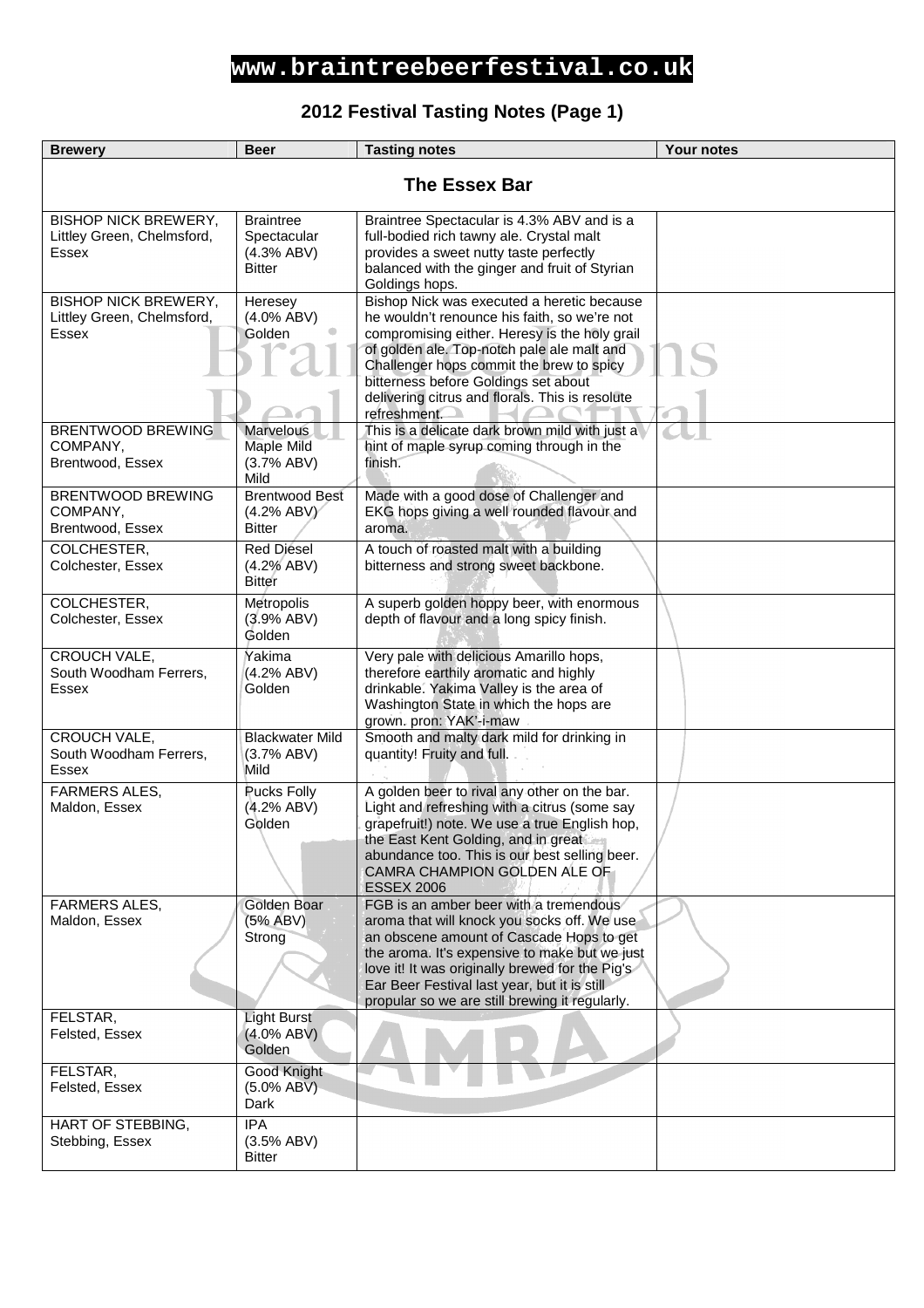#### **2012 Festival Tasting Notes (Page 2)**

| <b>Brewery</b>             | <b>Beer</b>             | <b>Tasting notes</b>                                                                          | Your notes |
|----------------------------|-------------------------|-----------------------------------------------------------------------------------------------|------------|
| MERSEA ISLAND,             | Oyster                  | Our recipe for a traditional Oyster Ale, using                                                |            |
| Mersea Island, Colchester, | (5% ABV)                | lots of oats, a mixture of light and dark malts                                               |            |
| Essex                      | Porter                  | and a small amount of Fuggles hops. The                                                       |            |
|                            |                         | brew has local Mersea Island Oysters added                                                    |            |
|                            |                         | to it, giving it a distinct unique flavour. Each                                              |            |
|                            |                         | cask has eight oysters added giving a 1 pint                                                  |            |
|                            |                         | in 8 chance of the aphrodisiac properties of                                                  |            |
|                            |                         | the oysters taking effect.                                                                    |            |
| MERSEA ISLAND,             | <b>Skippers</b>         | The 'best' bitter from Mersea Island, dark                                                    |            |
| Mersea Island, Colchester, | (4.8% ABV)              | amber in colour with a good malty flavour                                                     |            |
| Essex                      | Bitter                  | from five different malts and a smooth                                                        |            |
| MIGHTY OAK,                | Snake In The            | bitterness from Fuggles hops.                                                                 |            |
| Maldon, Essex              | Glass                   | A golden, refreshing light ale, brewed with top<br>quality East Kent Golding and Pilgrim hops |            |
|                            | (3.5% ABV)              | that impart a traditional, grassy floral                                                      |            |
|                            | Golden                  | character and a hint of lemon.                                                                |            |
| MIGHTY OAK,                | <b>Oscar Wilde</b>      | Flavoursome dark red mild, hints of                                                           |            |
| Maldon, Essex              | Mild                    | blackberry and coconut on the nose, and                                                       |            |
|                            | (3.7% ABV)              | malty taste. Current CAMRA Champion Ale                                                       |            |
|                            | Mild                    |                                                                                               |            |
| NETHERGATE,                | Old Growler             | A complex and satisfying porter, smooth and                                                   |            |
| Pentlow, Essex             | (5% ABV)                | distinctive. Sweetness, roast malt and fruit                                                  |            |
|                            | <b>Bitter</b>           | feature in the palate, with bitter chocolate                                                  |            |
|                            |                         | lingering. The finish is powerfully hoppy.                                                    |            |
| NETHERGATE,                | <b>Growler Bitter</b>   | Delicious amber coloured ale with a                                                           |            |
| Pentlow, Essex             | (3.9% ABV)              | distinctive and freshing citrus finish                                                        |            |
|                            | <b>Bitter</b>           |                                                                                               |            |
| RED FOX,                   | <b>Black Fox Porter</b> | A rich flavoured, black beer with smooth                                                      |            |
| Coggeshall, Essex          | (4.8% ABV)              | chocolate notes.                                                                              |            |
|                            | Porter                  |                                                                                               |            |
| RED FOX,                   | Hunter's Gold           | A golden beer made from English Extra Pale                                                    |            |
| Coggeshall, Essex          | (3.9% ABV)              | malt with an orange, citrus aroma from Super                                                  |            |
|                            | Golden                  | Styrian Goldings.                                                                             |            |
| SAFFRON,                   | <b>Silent Night</b>     | Very dark ruby Porter brewed with generous                                                    |            |
| Henham, Stansted, Essex    | (5.2% ABV)              | amounts of Chocolate and dark Crystal malts                                                   |            |
|                            | Porter                  | to give rich aromas of chocolate, molasses                                                    |            |
|                            |                         | and coffee. The addition of Ruby Port and                                                     |            |
|                            |                         | pure red grape juice along with Fuggles and                                                   |            |
|                            |                         | Bramling Cross hops create a soft fruity and                                                  |            |
|                            |                         | spice finish.                                                                                 |            |
| SAFFRON,                   | Rambler's               | Rich copper coloured session bitter. Brewed                                                   |            |
| Henham, Stansted, Essex    | <b>Tipple</b>           | with Crystal, Amber and Maris Otter malts                                                     |            |
|                            | (3.9% ABV)              | along with Sovereign and Goldings hops to                                                     |            |
|                            | <b>Bitter</b>           | produce a medium bitter with plenty of toffee<br>and caramel flavours.                        |            |
| SHALFORD,                  | Diamond                 | An amber coloured bitter with a gentle aroma                                                  |            |
| Shalford, Essex            | <b>Jubilee</b>          | of malt and hops. An easy drinking beer with                                                  |            |
|                            | (3.8% ABV)              | a light bitter finish. A celebration bitter to                                                |            |
|                            | <b>Bitter</b>           | crown all others.                                                                             |            |
| SHALFORD,                  | Rotten End              | Traditional coloured and strong,                                                              |            |
| Shalford, Essex            | (6.5% ABV)              | accompanied by a slightly sweet and nutty                                                     |            |
|                            | Strong                  | undertone with a bitter edge to finish.                                                       |            |
| SHALFORD,                  | Shalford 1319           | Roast malt and delicate chocolate sweetness                                                   |            |
| Shalford, Essex            | <b>Mild</b>             | with a slight bitter finish.                                                                  |            |
|                            | (3.7% ABV)              |                                                                                               |            |
|                            | Mild                    |                                                                                               |            |
| SHALFORD,                  | <b>Levelly Black</b>    | A dark heavy well hopped ale with grainy                                                      |            |
| Shalford, Essex            | (4.8% ABV)              | toffee taste topped with a thick creamy head.                                                 |            |
|                            | Stout                   |                                                                                               |            |
| WIBBLERS,                  | Apprentice              | This was meant to be a totally different beer                                                 |            |
| Mayland, Essex             | (3.9% ABV)              | but Jeremy aka Dad aka The Apprentice                                                         |            |
|                            | Golden                  | added Polish Marynka hops instead of                                                          |            |
|                            |                         | Challenger ones. We must let him do this                                                      |            |
|                            |                         | again though as it's a fine beer! Golden in                                                   |            |
|                            |                         | colour, hoppy nose and definitely a session                                                   |            |
|                            |                         | beer.                                                                                         |            |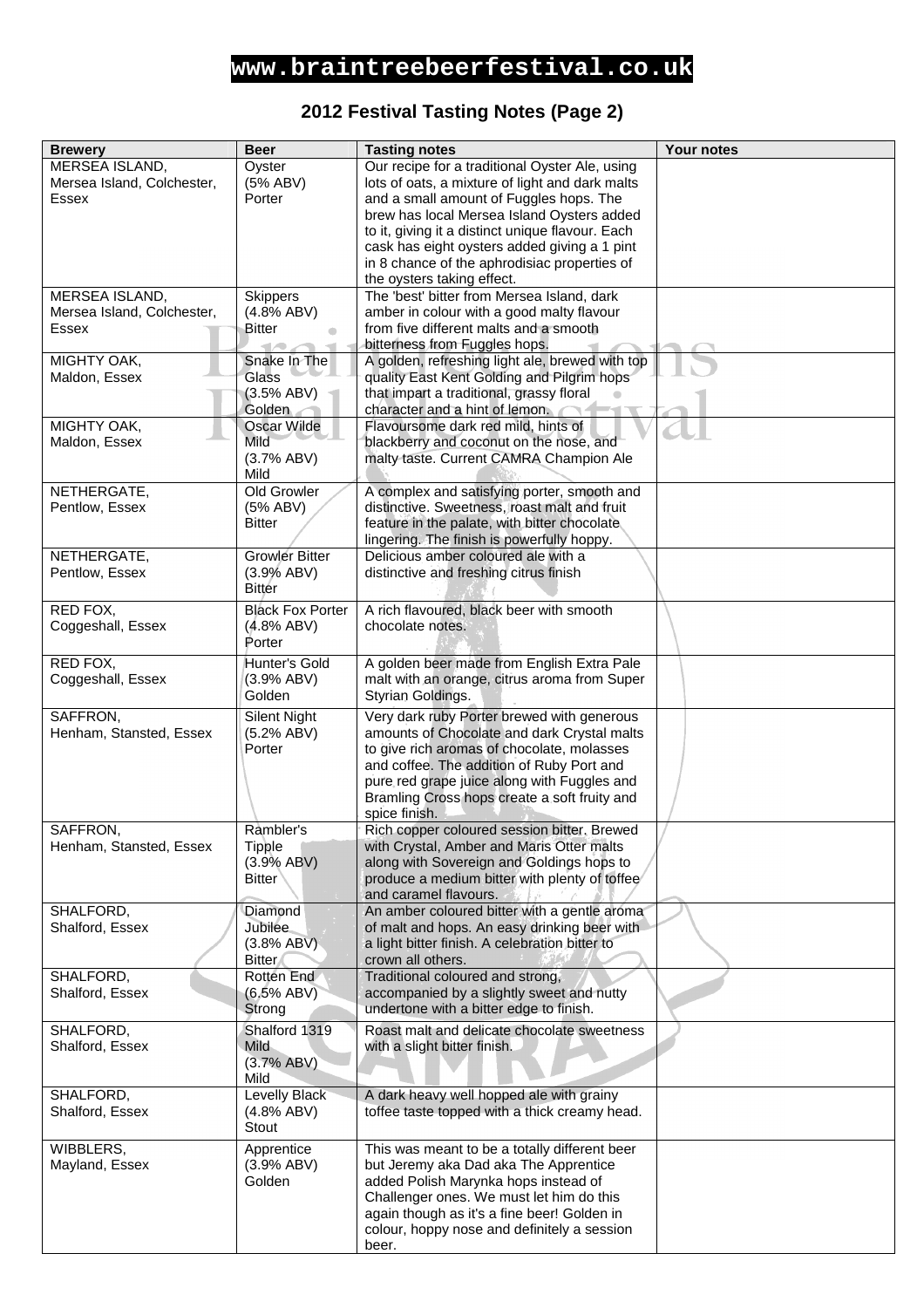### **2012 Festival Tasting Notes (Page 3)**

| <b>Brewery</b>        | <b>Beer</b>                      | <b>Tasting notes</b>                                                                            | <b>Your notes</b> |
|-----------------------|----------------------------------|-------------------------------------------------------------------------------------------------|-------------------|
| WIBBLERS,             | Hoppy Helper                     | Light in colour with a real hop kick.                                                           |                   |
| Mayland, Essex        | (4% ABV)                         | Refreshing and very more-ish.                                                                   |                   |
|                       | <b>Bitter</b>                    |                                                                                                 |                   |
|                       |                                  |                                                                                                 |                   |
|                       |                                  | <b>The Pennine Aleway Bar</b>                                                                   |                   |
|                       |                                  |                                                                                                 |                   |
| <b>BANK TOP,</b>      | Bad to the Bone                  | A rustic tan coloured beer with floral qualities                                                |                   |
| Bolton, Lancs.        | (4% ABV)                         | and delicate citrus notes.                                                                      |                   |
|                       | Mild                             |                                                                                                 |                   |
| BANK TOP,             |                                  | Our signature beer - a pale bitter with a citrus                                                |                   |
| Bolton, Lancs.        | Flat Cap<br>$\bullet$<br>(4%ABV) | aroma and hoppy citrus finish.                                                                  |                   |
|                       | <b>Bitter</b>                    |                                                                                                 |                   |
|                       |                                  |                                                                                                 |                   |
| <b>BANK TOP,</b>      | Old Slapper                      | A true blonde! Brewed with Dwarf Hilary                                                         |                   |
| Bolton, Lancs.        | (4.2% ABV)                       | hops, the initial fruitiness is complmented by                                                  |                   |
|                       | Golden                           | a pronounced hoppiness in the finish.                                                           |                   |
| <b>BLUE MONKEY,</b>   | <b>Guerrilla</b>                 | Our double gold medal winning, revolutionary                                                    |                   |
| Ilkeston, Derbyshire. | (4.9% ABV)                       | stout. A hearty 4.9% beer full of malty                                                         |                   |
|                       | Stout                            | complexity balanced by a robust bitter bite.                                                    |                   |
| <b>BLUE MONKEY,</b>   | <b>BG Sips</b>                   | A pale and intensely hoppy beer. Enticing                                                       |                   |
| Ilkeston, Derbyshire. | (4% ABV)                         | tropical fruit aromas, finished with a good                                                     |                   |
|                       | Golden                           | level of thirst quenching, almost peppery                                                       |                   |
|                       |                                  | bitterness.                                                                                     |                   |
| <b>BLUE MONKEY,</b>   | Infinity                         | An infinitely satisfying pale ale, brewed with                                                  |                   |
| Ilkeston, Derbyshire. | (4.6% ABV)                       | Citra hops from the USA for a punchy hop                                                        |                   |
|                       | Golden                           | presence. Since its introduction in 2011,                                                       |                   |
|                       |                                  | Infinity has rapidly become one of our best                                                     |                   |
|                       |                                  | selling beers and is perfect for lovers of<br>modern style 'hop forward' beers.                 |                   |
| BOWLAND,              | Hen Harrier                      | Soft citrus and peach flavours combine to                                                       |                   |
| Sawley, Lancs         | (4% ABV)                         | make a very easy drinking bitter - the                                                          |                   |
|                       | Golden                           | brewery's best seller.                                                                          |                   |
| BOWLAND,              | Hunters Moon                     | A deep chestnut mild with dark fruit, nuts and                                                  |                   |
| Sawley, Lancs         | (3.7% ABV)                       | chocolate flavours.                                                                             |                   |
|                       | Mild                             |                                                                                                 |                   |
| BOWLAND,              | Pheasant                         | A light refreshing ale, filled with citrus notes                                                |                   |
| Sawley, Lancs         | Plucker                          |                                                                                                 |                   |
|                       | (3.6% ABV)                       |                                                                                                 |                   |
|                       | <b>Bitter</b>                    |                                                                                                 |                   |
| BOWLAND,              | Chipping                         | A light gold, very refreshing, session bitter                                                   |                   |
| Sawley, Lancs         | Steamer                          | filled with citrus and green apple flavours that                                                |                   |
|                       | (3.9% ABV)                       | are echoed in the aroma.                                                                        |                   |
|                       | Golden                           |                                                                                                 |                   |
| HOWARD TOWN,          | Bleaklow                         | Bleaklow is a standard session beer, with a                                                     |                   |
| Glossop, Derbyshire   | (3.8% ABV)<br><b>Bitter</b>      | light citrus flavour. It's made with Halcyon and<br>Crystal malt, and Cascade and Styrian       |                   |
|                       |                                  | Goldings hops.                                                                                  |                   |
| HOWARD TOWN,          | Glott's Hop                      | Glott's Hop is our strongest beer, and as the                                                   |                   |
| Glossop, Derbyshire   | (5% ABV)                         | name implies, is very hoppy. It's brewed with                                                   |                   |
|                       | Strong                           | halcyon malt and Pioneer hops. it's light,                                                      |                   |
|                       |                                  | strong and full of flavour.                                                                     |                   |
| HOWARD TOWN,          | <b>Milltown Mild</b>             | Dark and malty with bags of coffee and                                                          |                   |
| Glossop, Derbyshire   | (3.5% ABV)                       | roasted malts and a hint of liquorice.                                                          |                   |
|                       | Mild                             |                                                                                                 |                   |
| LEES JW,              | Dragon's Fire                    | A perfect beer when celebrating any patriotic                                                   |                   |
| Manchester            | $(4%$ ABV)                       | events including bank holidays, Easter St.                                                      |                   |
|                       | <b>Bitter</b>                    | George's day and even St. David's day. This                                                     |                   |
|                       |                                  | all-malt cask ale with a citrus aftertaste is                                                   |                   |
|                       |                                  | guaranteed to put some fire in your belly and                                                   |                   |
|                       |                                  | make you proud to celebrate all things British!                                                 |                   |
| LEES JW,              | Game On                          | Whether your game is football, rugby, cricket,                                                  |                   |
| Manchester            | (4.2% ABV)                       | tennis, golf or any other sport for that matter,                                                |                   |
|                       | Golden                           | this cask ale is perfect for any sporting event.<br>The summer league version is lighter with a |                   |
|                       |                                  | pale, golden colour.                                                                            |                   |
|                       |                                  |                                                                                                 |                   |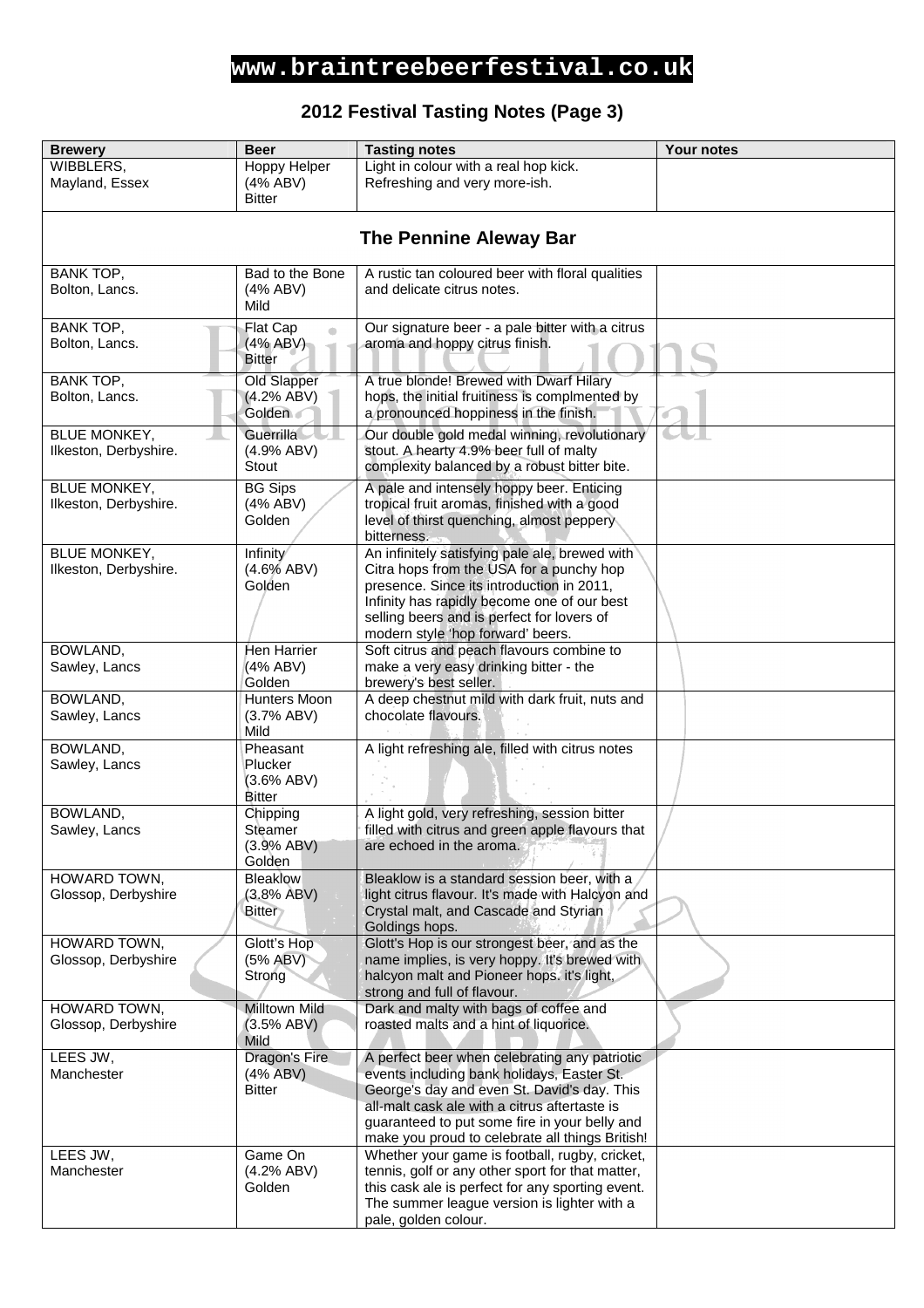### **2012 Festival Tasting Notes (Page 4)**

| <b>Brewery</b>                  | <b>Beer</b>                    | <b>Tasting notes</b>                                                                       | Your notes |
|---------------------------------|--------------------------------|--------------------------------------------------------------------------------------------|------------|
| LEES JW,                        | The Governor                   | This all-malt British beer created by Marco                                                |            |
| Manchester                      | (3.8% ABV)                     | Pierre White and JW Lees Brewery, is named                                                 |            |
|                                 | <b>Bitter</b>                  | after Marco's family greyhound that his father                                             |            |
|                                 |                                | rescued. He started his racing career as<br>Fearless, but having broken several track      |            |
|                                 |                                | records was re-named The Governor.                                                         |            |
| PHOENIX,                        | Double Gold                    | Light golden premium bitter which has a                                                    |            |
| Heywood, Lancs.                 | (5% ABV)                       | subtle hop character in both aroma and                                                     |            |
|                                 | Strong                         | flavour. Smooth tasting and lasting dry finish.                                            |            |
| PHOENIX,                        | Monkeytown                     | Traditional creamy dark mild.                                                              |            |
| Heywood, Lancs.                 | Mild<br>(3.9% ABV)             |                                                                                            |            |
|                                 | Mild                           |                                                                                            |            |
| THREE B'S,                      | <b>Bee Thrifty</b>             | A light and refreshing amber-coloured beer.                                                |            |
| Blackburn, Lancs.               | (3.4% ABV)                     | Singularly hopped and eminently quaffable.                                                 |            |
|                                 | <b>Bitter</b>                  |                                                                                            |            |
| THREE B'S,<br>Blackburn, Lancs. | <b>Honey Bee</b><br>(3.7% ABV) | Golden honey beer, ideal for spring/ summer<br>drinking. Honey is apparent in both aroma   |            |
|                                 | Golden                         | and taste but does not overwhelm. Clean                                                    |            |
|                                 |                                | refreshing taste with hint of hop.                                                         |            |
|                                 |                                |                                                                                            |            |
|                                 |                                | <b>The Other Bar</b>                                                                       |            |
| BATTLEDOWN,                     | Sunbeam                        | American style "Steam Beer". An ale brewed                                                 |            |
| Cheltenham, Glos                | Californian                    | in the American post-prohibition way using                                                 |            |
|                                 | Steam Beer                     | Northern Brewer hops.                                                                      |            |
|                                 | (3.8% ABV)<br>Specialist       |                                                                                            |            |
| <b>BOWMAN ALES,</b>             | South Sea                      | Not one of those rip your taste buds out                                                   |            |
| Droxford, Hampshire             | Spice                          | ginger beers, this is best described as gently                                             |            |
|                                 | (3.9% ABV)                     | ginger (a bit like Claire). Brewed with fresh                                              |            |
|                                 | Specialist                     | root ginger and normally available throughout                                              |            |
|                                 |                                | the summer months.                                                                         |            |
| <b>COACH HOUSE</b><br>BREWING,  | Raspberry<br>(5% ABV)          | A traditional brewed beer but with the<br>addition of fresh Rasberries. The beer is a      |            |
| Howley, Warrington              | Fruit                          | wonderful golden colour with a light hoppy                                                 |            |
|                                 |                                | aroma and a distinctly fruity after-taste.                                                 |            |
| <b>COACH HOUSE</b>              | Banoffee                       | A traditional brewed beer but with the                                                     |            |
| BREWING,                        | (4.2% ABV)                     | addition of Bananas and Toffee. The beer is                                                |            |
| Howley, Warrington              | Fruit                          | a wonderful golden colour with a light hoppy<br>aroma and a distinctly fruity after-taste. |            |
| PHOENIX,                        | <b>Black Bee</b>               | Brewed with honey. Rich & creamy.                                                          |            |
| Heywood, Lancs.                 | Porter                         |                                                                                            |            |
|                                 | $(4.5\%$ ABV)                  |                                                                                            |            |
| PHOENIX,                        | Porter<br>White Tornado        | Clear Wheat Beer. Fresh tasting. Lingering                                                 |            |
| Heywood, Lancs.                 | (4.3% ABV)                     | bitter finish.                                                                             |            |
|                                 | Wheat                          |                                                                                            |            |
| THE OLD DAIRY                   | Copper Top                     | A rich dark bitter that has a chewy toffee                                                 |            |
| BREWERY,                        | <b>Premium Bitter</b>          | caramel body with chocolate undertones from                                                |            |
| Cranbrook, Kent                 | $(4.1\% ABV)$<br><b>Bitter</b> | the crystal and chocolate malts. A fruity bite<br>from the Bramling Cross hops provides    |            |
|                                 |                                | balance to this very drinkable ale.                                                        |            |
| WYRE PIDDLE BREWERY,            | Piddled as a                   | Something for everyone, malty, bitter and                                                  |            |
| Pinvin, Near Pershore,          | Parrot                         | fruity                                                                                     |            |
| Worcestershire                  | $(4.0\%$ ABV)                  |                                                                                            |            |
| WYRE PIDDLE BREWERY,            | <b>Bitter</b><br>Piddle in the |                                                                                            |            |
| Pinvin, Near Pershore,          | Pub                            | A very well balanced light brown bitter hoppy<br>to the nose malty to the palate a perfect |            |
| Worcestershire                  | $(4.1\%$ ABV)                  | session beer                                                                               |            |
|                                 | <b>Bitter</b>                  |                                                                                            |            |
| The Cider & Perry Bar           |                                |                                                                                            |            |
| CARTER'S VINEYARD,              | Cider                          | Dry                                                                                        |            |
| Boxted, Essex                   | (7.4% ABV)                     |                                                                                            |            |
|                                 | Cider                          |                                                                                            |            |